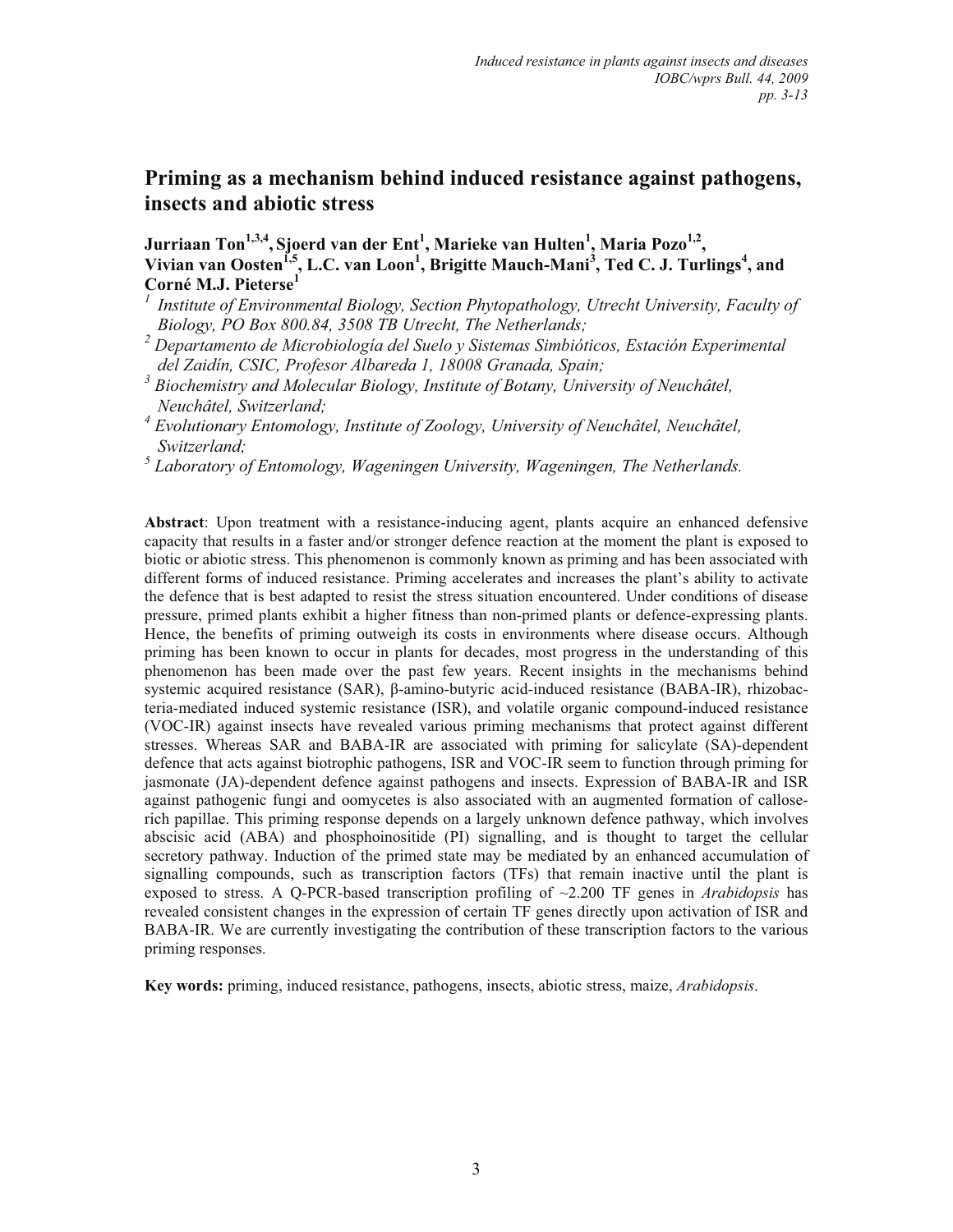## **Induced resistance in plants: distinct responses controlled by partially different signalling pathways**

Plants have the ability to increase their level of basal resistance against future pathogen attack upon appropriate stimulation. This phenomenon is known as induced resistance. Based on differences in signalling pathways and spectra of effectiveness, different types of induced resistance have been defined. The classic form of induced resistance is referred to as systemic acquired resistance (SAR), and occurs in systemic plant parts upon localized infection by a necrosis-inducing pathogen (Ryals *et al.*, 1996). SAR is controlled by a signalling pathway that depends on endogenous accumulation of SA and the defence regulatory protein NPR1 (Dong, 2004) and is predominantly effective against biotrophic pathogens (Ton *et al.*, 2002). Selected strains of non-pathogenic rhizobacteria can also induce systemic resistance. This form of induced resistance is often referred to as induced systemic resistance (ISR; Pieterse *et al.*, 1996; Van Loon *et al.*, 1998). In *Arabidopsis*, ISR triggered by *Pseudomonas fluorescens* WCS417r functions independently of SA, but requires an intact NPR1 protein and sensitivity to JA and ethylene (Pieterse *et al.*, 1998). This form of ISR has a different spectrum of effectiveness than SAR and is predominantly effective against pathogens and insects that are sensitive to JA- and ET-dependent basal resistance (Ton *et al.*, 2002). A third type of induced resistance is activated upon application of the chemical *ß*-amino-butyric acid (BABA). The signalling pathway controlling BABA-induced resistance (BABA-IR) partially differs from that of SAR and ISR. Although BABA-IR against *Pseudomonas syringae* pv. *tomato* depends solely on SA and NPR1 (Zimmerli *et al.*, 2000), the BABA-IR against pathogenic fungi and oomycetes is controlled by a different defence pathway involves ABA- and phosphoinositide (PI)-dependent signalling (Ton and Mauch-Mani, 2004; Ton *et al.*, 2005). BABA-IR is effective against both biotrophic and necrotrophic pathogens, as well as some types of abiotic stress (Zimmerli *et al.*, 2000; Jakab *et al.*, 2001; Zimmerli *et al.*, 2001; Cohen, 2002; Ton and Mauch-Mani, 2004; Jakab *et al.*, 2005; Ton *et al.*, 2005). Finally, there is increasing evidence that volatile organic compounds (VOCs) that are emitted by plants upon insect infestation have the ability to induce resistance in neighbouring plants against future attack by insects and pathogens (Kishimoto *et al.*, 2005; Baldwin *et al.*, 2006). In *Arabidopsis* this VOCinduced resistance (VOC-IR) requires intact JA signalling (Kishimoto *et al.*, 2005).

## **The paradox of induced resistance: broad-spectrum resistance without induction of defence**

For a long time, it was assumed that protection by induced resistance is based on a direct activation of defences upon application of the resistance-inducing agent. Accumulation of pathogenesis-related proteins (PRs) is an example that occurs directly upon treatment with a SAR-inducing agent. However, the suggested contribution of PRs to resistance is uncertain, and appears insufficient to explain the broad-spectrum protection by SAR (Van Loon, 1997). Moreover, both ISR and BABA-IR are not associated with direct activation of defence-related genes (Van Loon *et al.*, 1998; Jakab *et al.*, 2001). Furthermore, the phenomenon of VOC-IR has been controversial for many years, because the volatiles were only capable of triggering significant defence in neighbouring plants if applied in unnaturally high concentrations (Dicke *et al.*, 2003). Together, these results strongly suggest that most forms of induced resistance are not based on a direct activation of defence mechanisms by the resistanceinducing agent.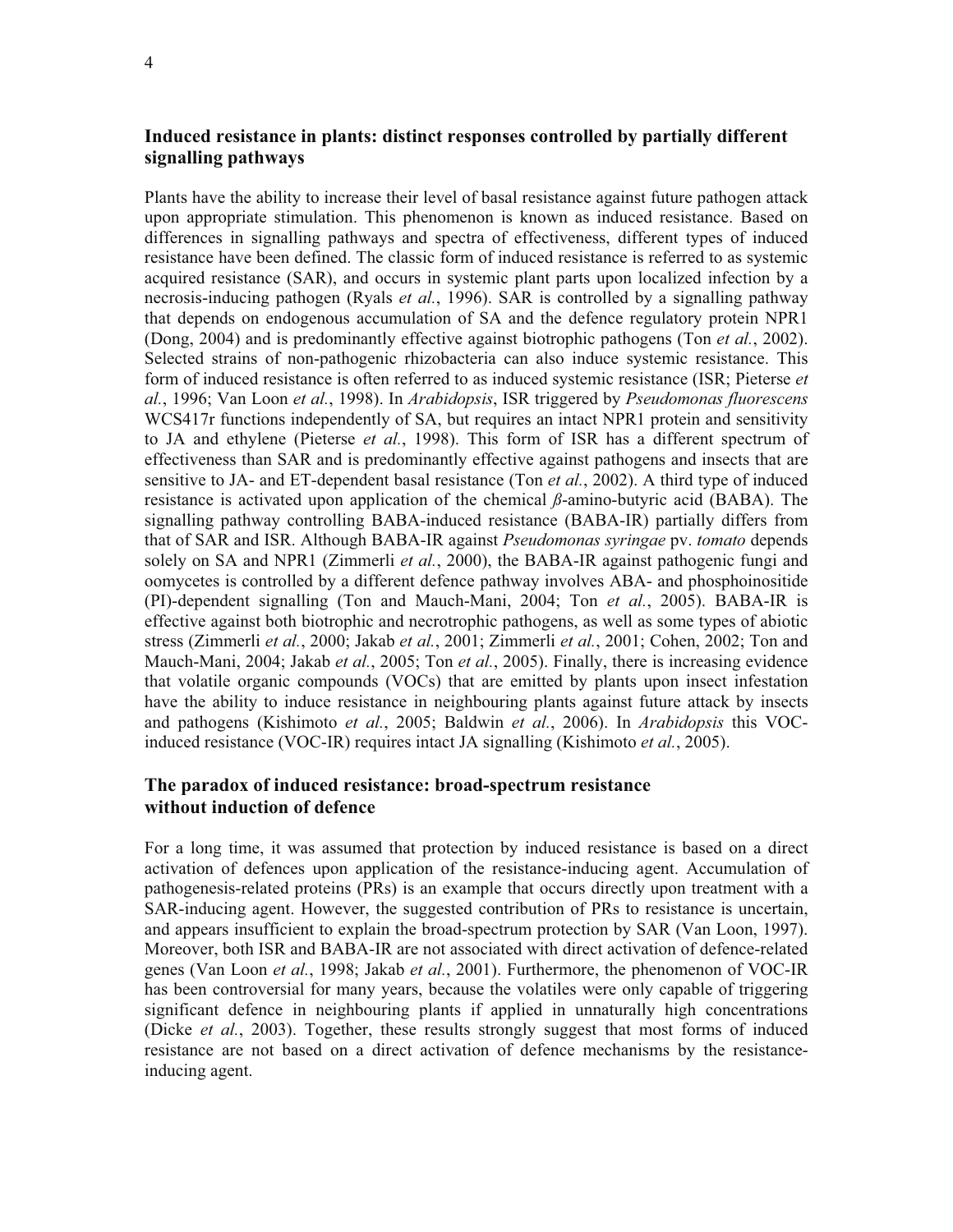### **Priming during induced resistance**

Upon pathogen infection, insect infestation, or abiotic stress exposure, plants expressing induced resistance can develop a faster and stronger activation of inducible defence responses. This capacity for augmented expression of induced defence is called priming (Conrath *et al.*, 2002). Since the first systematic investigation of priming in plant cell suspension cultures by Kauss et al. (1992), many different examples of priming have been reported in plants (Conrath *et al.*, 2006). In tobacco, (Mur *et al.*, 1996) showed that SARinducing amounts of SA primed for augmented expression of pathogen-inducible genes that were not responsive to SA itself. In addition, Kohler *et al.* (2002) have demonstrated that SAR-induced *Arabidopsis* activates the defence-related *PAL* gene to much higher levels after infection by *P. syringae* than non-induced control plants. The first evidence that priming plays a role in rhizobacteria-mediated ISR came from experiments with carnation (*Dianthus caryophyllus*), where induction treatment with *Pseudomonas fluorescens* WCS417r mediated an accelerated rise in phytoalexin levels upon inoculation with *Fusarium oxysporum* f.sp. *dianthi* (Van Peer *et al.*, 1991). In *Arabidopsis*, it was subsequently demonstrated that treatment with the same rhizobacteria does not directly activate defence-related genes in *Arabidopsis*, but confers a priming for enhanced expression of JA- and ET-inducible genes upon infection by *P. syringae* (Van Wees *et al.*, 1999; Verhagen *et al.*, 2004). In addition to SAR and ISR, the BABA compound has been demonstrated to act as a very potent primer for different plant defences. In *Arabidopsis*, this compound not only primes for SA-inducible *PR-1* expression (Zimmerli *et al.*, 2000; Zimmerli *et al.*, 2001), but also for enhanced formation of callose-rich papillae (Ton and Mauch-Mani, 2004; Ton *et al.*, 2005). Recently, VOCinduced resistance has been associated with priming as well. Engelberth *et al.* (2004) showed that maize plants pre-exposed to green-leafy volatiles (GLVs) from neighbouring plants exhibit an augmented production of JA, and an enhanced emission of defence-related VOCs after subsequent defence elicitation by applying caterpillar regurgitant on wounded leave areas.

The above-mentioned examples illustrate that priming is a common phenomenon that takes pace during most types of induced resistance. Because the defence arsenal in primed plants remains inactive until the plant is exposed to the defence-inducing stress, priming provides a plausible explanation for the various findings that induced resistance takes place without direct induction of defence mechanisms.

#### **Priming during BABA-IR**

The research on BABA as an inducer of resistance in *Arabidopsis* has served as a model to investigate the physiological and molecular mechanisms behind priming in plants. Although BABA occurs rarely in nature, the compound's resistance-inducing efficacy has been demonstrated in many different plant species against microbial pathogens (Jakab *et al.*, 2001; Cohen, 2002), nematodes (Oka *et al.*, 1999), aphids (Hodge *et al.*, 2005), and abiotic stress (Jakab *et al.*, 2005). In *Arabidopsis* the BABA-induced priming response partially resembles that of SAR. For example, the BABA-induced priming for enhanced *PR-1* expression upon infection with *P. syringae* is comparable to the priming for SA-inducible defences upon SAR induction (Zimmerli *et al.*, 2000). However, the observation that BABA still induced resistance against the oomycete *Hyaloperospora parasitica* in SA-nonaccumuating NahG and SA-insensitive *npr1* plants suggested a novel resistance mechanism, which may be based on an accelerated formation of callose-rich papillae at the sites where the pathogen attempted to penetrate the epidermal cell layer. This correlation between BABA-induced resistance and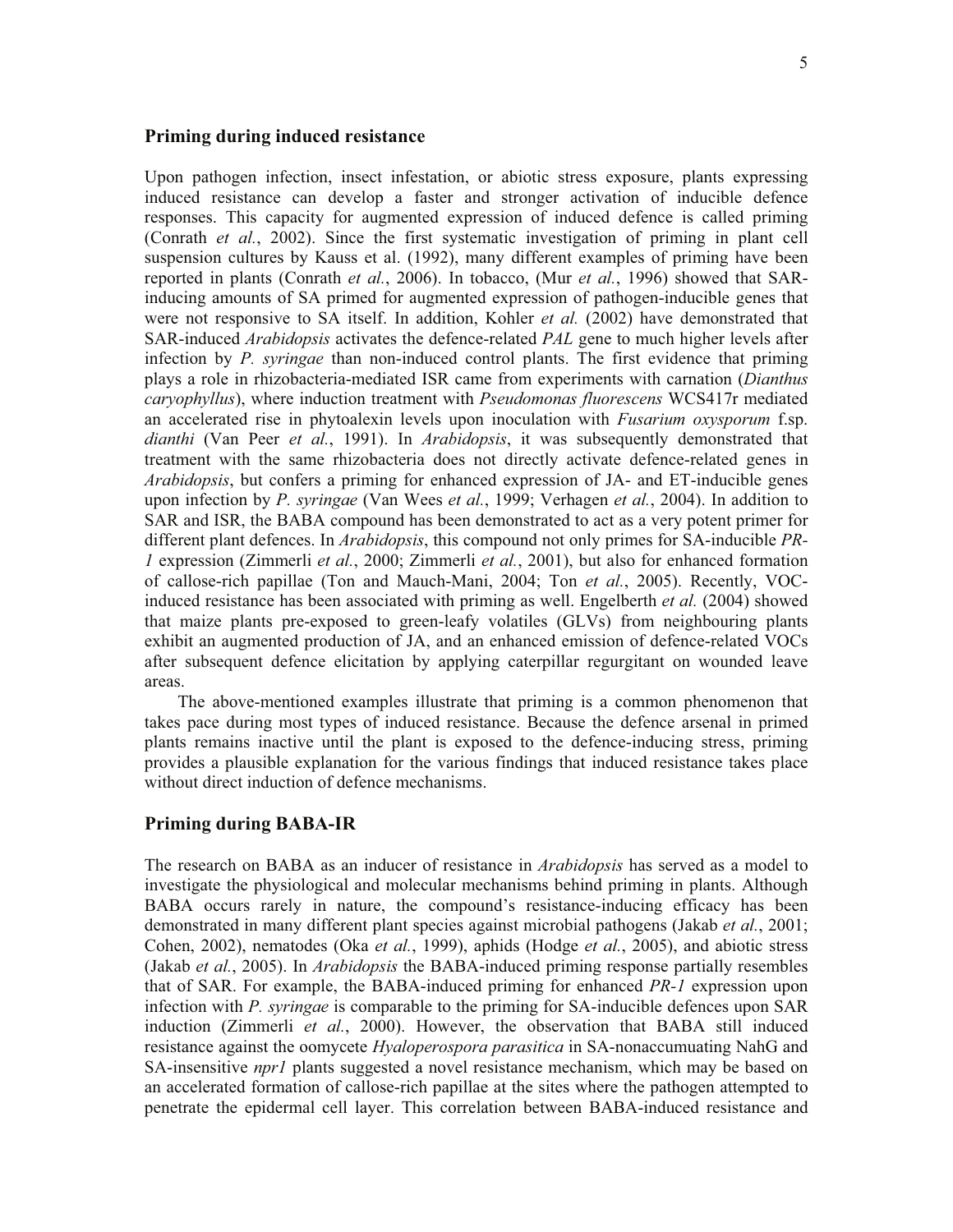augmented callose deposition was further studied in the interaction with two necrotrophic fungi, *Alternaria brassicicola* and *Plectospherella cucumerina*, both of which are unaffected by expression of SA-inducible defences (Ton and Mauch-Mani, 2004). Again, the expression of BABA-IR coincided with an augmented formation of callose-rich papillae. A causal correlation between the observed callose deposition and disease resistance was revealed in experiments with the callose synthesis inhibitor 2-deoxy-D-glucose (2-DDG). The authors showed that 2-DDG significantly reduces BABA-induced protection against *A. brassicicola*. Moreover, the callose-deficient mutant *pmr4-1* (Nishimura *et al.*, 2003) was found unable to express BABA-IR against *P. cucumerina* Hence, intact callose biosynthesis is crucial for the BABA-induced protection against both *A. brassicicola* and *P. cucumerina*. Further experiments revealed that both augmented callose deposition and BABA-IR against *A. brassicicola* and *P. cucumerina* were unaffected in *Arabidopsis* mutants impaired in camalexin synthesis, JA sensitivity, ethylene-insensitity and SA signalling (Ton and Mauch-Mani, 2004). These findings suggested that the pathway controlling priming for enhanced formation of callose-rich papillae does not involve SA-, JA-, or ET-dependent signalling. The possibility of an involvement of the phytohormone abscisic acid (ABA), as observed in connection with BABA-induced tolerance to abiotic stress (Jakab *et al.*, 2005), was investigated by testing two *Arabidopsis* mutants, *aba1-5* and *abi4-1*, for their ability to express BABA-IR against *P. cucumerina*. Interestingly, both mutants failed to (*i*) establish BABA-IR against the pathogen and (*ii*) to show augmented deposition of callose after infection. These data linked ABA signalling to the regulation of BABA-induced priming for effective deposition of callose-rich papillae (Ton and Mauch-Mani, 2004). The regulatory role of ABA in BABA-IR was supported by results from experiments with the BABA response mutant *ibs3* (impaired in BABA-induced sterility). This mutant carries a T-DNA insertion in a gene encoding the ABA biosynthetic enzyme zeaxanthin epoxidase (Ton *et al.*, 2005). In the same mutagenesis screen, the *ibs2* mutant was characterized, which carries a T-DNA insertion in the 5'-untranslated region of the *AtSAC1b* gene encoding a poly-phosphoinositide phosphatase. Both mutants were found to be reduced in the ability to express BABA-IR against *H. parasitica* and salt stress, with correlated with a reduced level of BABA-induced resistance against this pathogen (Ton *et al.*, 2005). These findings further strengthen the conclusion that PI- and ABA-dependent signalling regulate BABA-mediated priming for augmented callose deposition.

The molecular mechanisms governing ABA-dependent priming for augmented callose deposition remain to be elucidated. However, a possible role for ABA in callose deposition might be deduced from research on abiotic stress responses. It has been shown that different plant SNARE proteins were involved in mediating ABA-dependent responses (Leymann et al. 1999; Zhu et al. 2002). SNAREs have also been linked to defence responses in the plant cell wall. Mutations in two SNARE-encoding genes, *PEN1* and *ROR2*, lead to partial loss of resistance which has been reflected by enhanced penetration by non-host pathogens (Collins *et al.*, 2003; Lipka *et al.*, 2005). PEN1 and ROR2 are both thought to be involved in the transport of vesicles carrying antimicrobial components and glucan (callose) synthase proteins to sites of attempted fungal penetration. Interestingly, both these SNARE genes share high homology to the tobacco *NtSyp121* gene, which is induced by ABA (Leyman *et al.*, 1999; Collins *et al.*, 2003). Together, these results point to a prominent role of ABA signalling in the control of callose deposition by transcriptional regulation of specific SNAREs during fungal pathogen attack.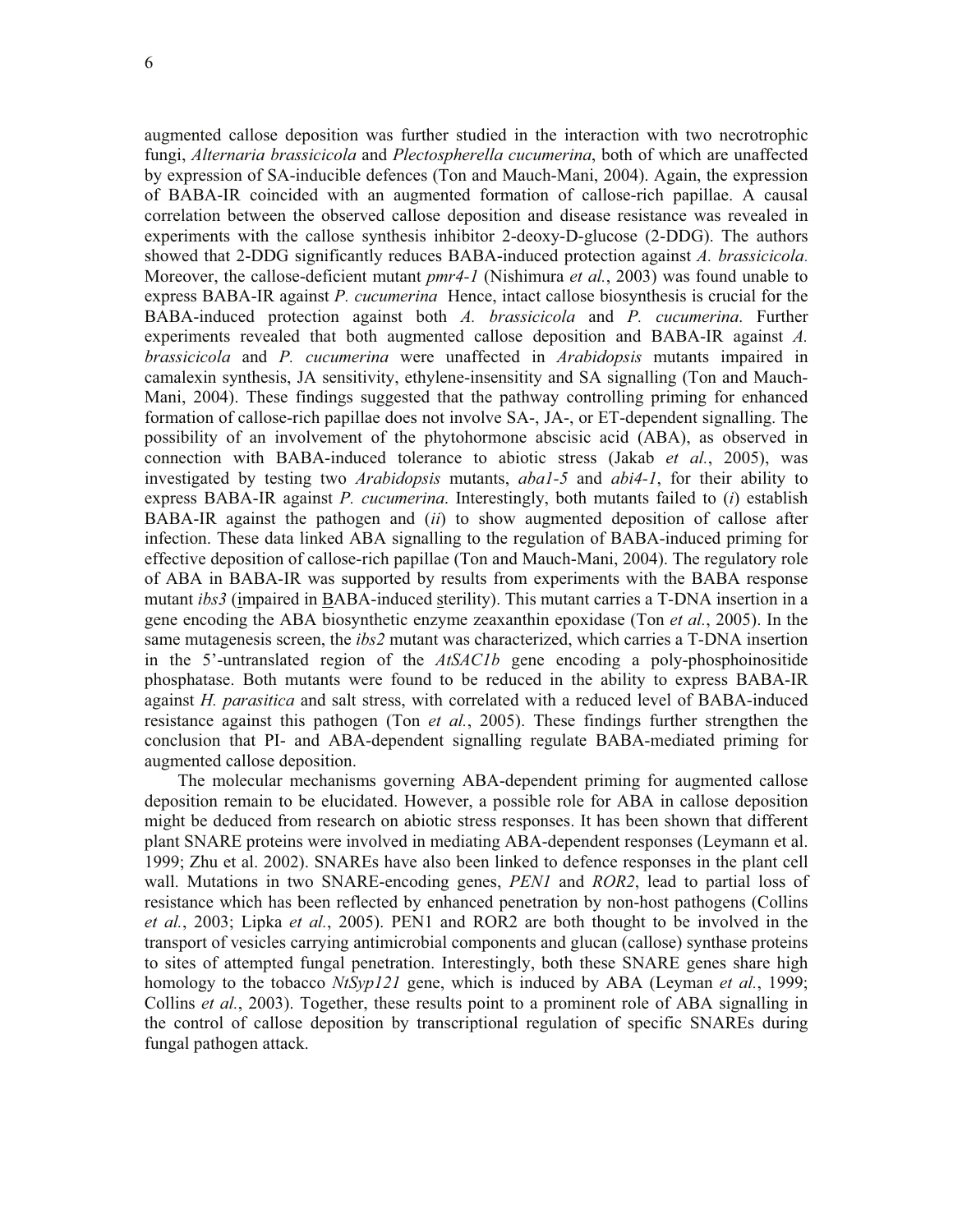#### **Priming during rhizobacteria-mediated ISR**.

In *Arabidopsis*, ISR triggered by *Pseudomonas fluorescens* WCS417r is effective against different types of pathogens (Ton *et al.*, 2002), but it is not associated with the activation of *PR* genes (Pieterse *et al.*, 1996). Although WCS417r-mediated ISR requires intact responsiveness to JA and ET (Pieterse *et al.*, 1998), there are no consistent alterations in gene expression of JA- and ET-inducible genes in the above-ground plant parts. (Verhagen *et al.*, 2004). In addition, no alterations in the production of either JA or ET could be detected either, suggesting that ISR is based on an enhanced sensitivity to these plant hormones rather than on an increase in their production (Pieterse *et al.*, 2000). Analysis of the transcriptome of ISRexpressing *Arabidopsis* leaves after challenge inoculation with *P. syringae* DC3000 revealed 81 genes with augmented expression, indicating that the plants were primed to respond to pathogen attack (Verhagen *et al.*, 2004). The majority of these priming-responsive genes was JA- and/or ET-inducible, thus confirming earlier findings that colonization of the roots by WCS417r primes *Arabidopsis* for augmented expression of the JA- and/or ET-inducible genes *AtVSP2, PDF1.2*, and *HEL* (Van Wees *et al.*, 1999; Hase *et al.*, 2003). In order to gain more insight into the mechanisms behind priming during WCS417r-mediated ISR, a whole-genome transcriptional analysis was performed of control- and WCS417r-treated plants at different time-points after treatment with methyl jasmonate (MeJA). Interestingly, all MeJA-inducible genes displaying an augmented expression upon treatment with MeJA were found to be significantly enriched in MYC2 binding sites in their promoter regions, suggesting an important regulatory role of the MYC2 transcription factor in onset of priming (M.J. Pozo and C.M.J. Pieterse; unpublished results). Preliminary results indeed support this hypothesis, as two *Arabidopsis* mutants in the MYC2 transcription factor were found to be impaired in WCS417r-mediated ISR against *P. syringae* pv. *tomato* DC3000 (S. van der Ent; unpublished results).

| <b>Treatment</b>            | $Col-0$              | ibs2     | ibs3     |
|-----------------------------|----------------------|----------|----------|
| Control<br>ISR <sup>2</sup> | $\frac{30^{1}}{53*}$ | 28<br>29 | 33<br>37 |
| Control                     | 31<br>74 *           | 44<br>36 | 36       |

Table 1: Priming for callose-rich papillae in wild-type *Arabidopsis* (Col-0) and mutants *ibs2* and *ibs3*.

 $<sup>1</sup>$  Data shown are mean percentages of papillae-inducing spores in the epidermal cell layer of</sup> challenged leaves at two days after inoculation with conidiospores of *Hyaloperonospora parasitica*. Callose was visualized by aniline-blue staining of the leaves and epifluorescence microscopy, as described by Ton and Mauch-Mani (2004). Asterisks indicate statistically significant differences compared to the water-treated control plants ( $\alpha = 0.05$ ;  $X^2$ -square test)

2 ISR was induced by transplanting *Arabidopsis* seedlings to soil containing *Pseudomonas fluorescens* WCS417r bacteria, as described by Pieterse *et al.* (1996).

 $3^{3}$  BABA was applied as a soil-drench to a final concentration of 70  $\mu$ M.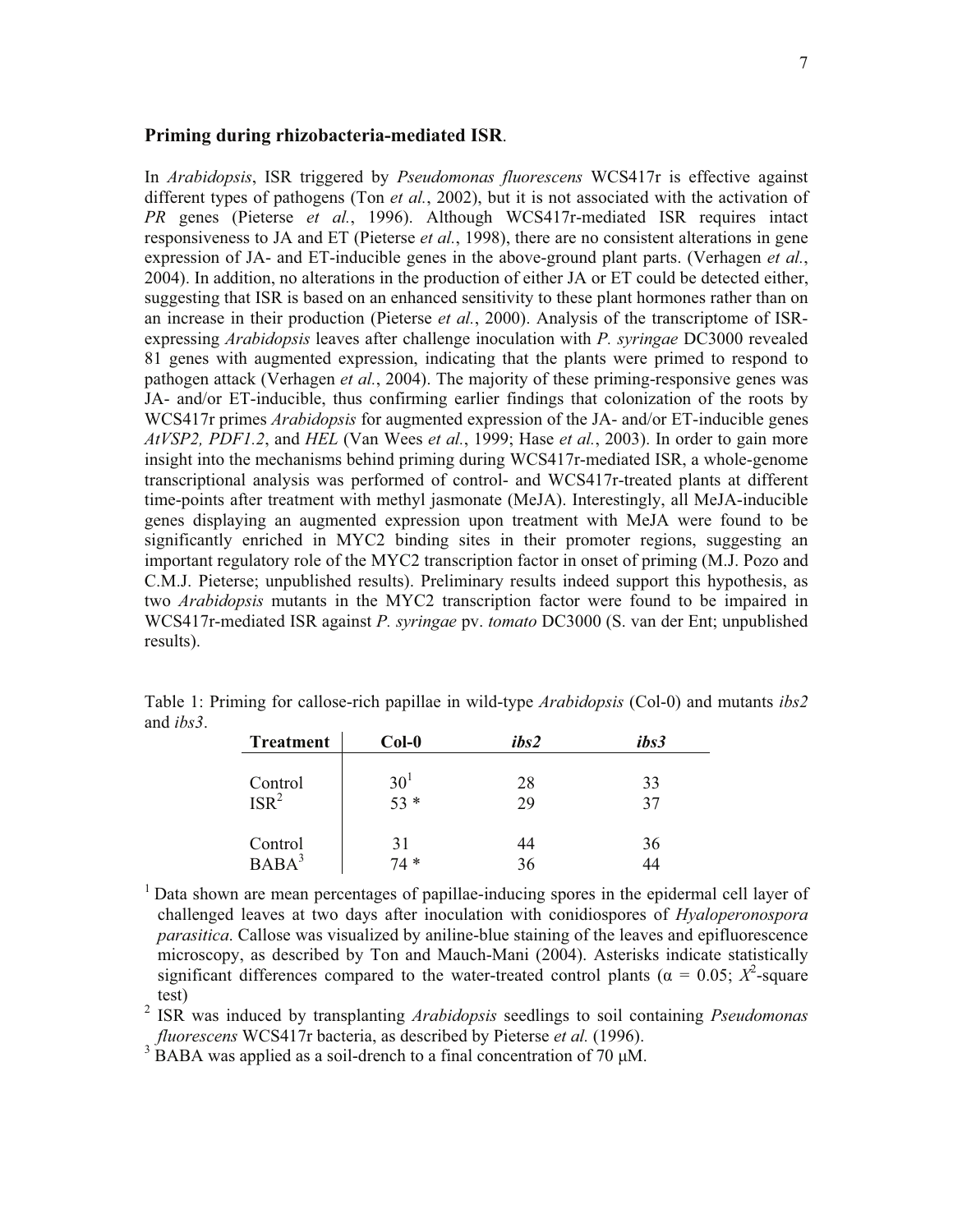Hence, WCS417r-mediated ISR in *Arabidopsis* is based on MYC2-dependent priming for JA-inducible defences, which strongly supports the finding that ISR is effective against pathogens that are resisted through JA-inducible defence mechanisms (Ton *et al.*, 2002). However, ISR is also effective the oomycete *H. parasitica*, which is not inhibited by JAinducible defences in *Arabidopsis* (Thomma *et al.*, 1998; Ton *et al.*, 2002). This suggests that ISR involves additional mechanisms of resistance than priming for JA-dependent defence alone. The observation that ISR-expressing plants, like BABA-treated plants, show an augmentation in the formation of callose-rich papillae upon infection by *H. parasitica* (Table 1), suggests that ISR and BABA-IR against *H. parasticia* are based on the same priming mechanism. Indeed, mutants *ibs2* and *ibs3*, which are both affected in the BABA-induced priming for callose (Ton *et al.*, 2005), were also impaired in the priming for callose upon treatment with WCS417r bacteria (Table 1). Hence, ISR and BABA-IR share IBS2 and IBS3 as regulatory components in their priming for enhanced deposition of callose-rich papillae.

## **Priming during VOC-IR**

The physiological and molecular mechanisms behind VOC-induced priming are largely unknown. It seems nevertheless evident that VOC-induced priming targets JA-inducible defences (Engelberth *et al.*, 2004; Kessler *et al.*, 2006). Interestingly, VOCs from *S. littoralis*infected maize prime for enhanced expression of only a subset of JA-inducible defence genes (J. Ton and T. Turlings, unpublished results). This suggests that JA is not the only endogenous signal that controls the VOC-induced priming response. In this context, the gaseous hormone ethylene may be an important priming factor in addition to GLVs. Ethylene emission is induced upon insect attack (Schmelz *et al.*, 2003; De Vos *et al.*, 2005), and has been shown to function as an important modulator of JA-inducible defences against insects (Harfouche *et al.*, 2006; Van Loon *et al.*, 2006). Ethylene has the ability to enhance the activation of some JA-inducible genes (Penninckx *et al.*, 1998), whereas other JA-inducible genes are unaffected or even repressed by ethylene (Shoji *et al.*, 2000; Anderson *et al.*, 2004). Furthermore, Ruther and Klein (2005) recently showed that ethylene synergizes the emission of maize sesquiterpene compounds upon treatment with high doses of the GLV Z-3-hexanol. Future experiments with mutant plants that are impaired in the production or perception of ethylene could further specify the regulatory role of ethylene in VOC-induced priming. It may also be important to compare mechanistic similarities between VOC-induced resistance and WCS417r-mediated ISR resistance, as both forms of induced resistance lead to priming for JA-inducible defence mechanisms.

## **Transcription factors: key regulators of priming?**

In many cases, priming results in enhanced transcription of defence-related genes (Thulke and Conrath, 1998; Van Wees et al., 1999; Zimmerli et al., 2000; Kohler et al., 2002). It is therefore not unthinkable that transcription factors (TFs) play an important regulatory function in the onset of priming.

Induction of the primed state may trigger an enhanced accumulation of these regulatory proteins. Because the defence mechanisms are not directly activated upon induction of the primed state, it can be assumed that these TFs remain inactive until the plant is exposed to a specific stress-derived signal. This results in that activation of a stress-specific subset of TFs, which activate the appropriate defence-related genes. Because there was an increased presence of TFs in the primed cells, the stress-induced signal transduction develops faster in the primed plant cell, resulting in a faster and stronger activation of defence-related genes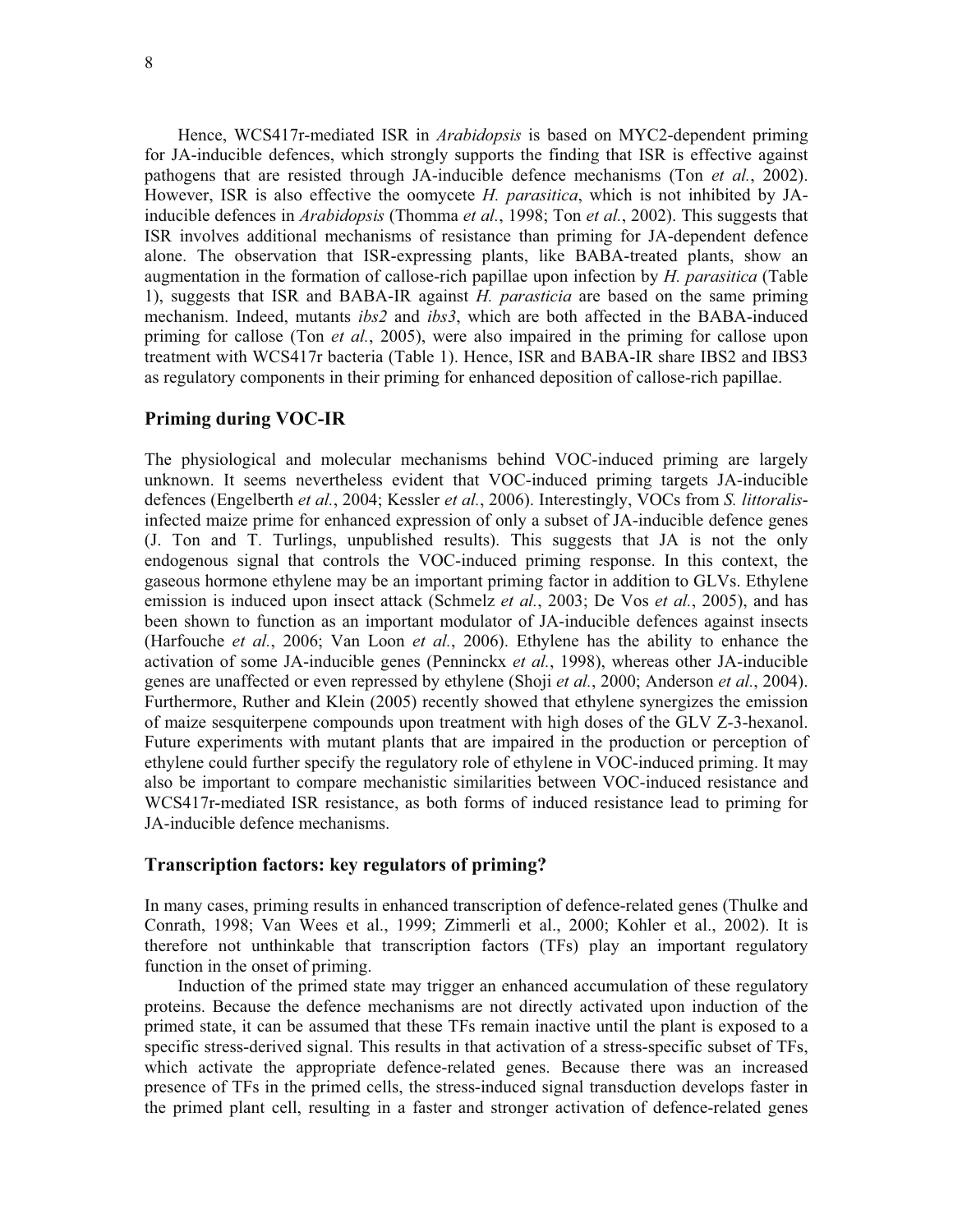

(Figure 1). Upon exposure to another type of stress, a different set of signalling proteins becomes activated, leading to an augmentation of another defence response.

Figure 1. Model of priming for defence. In the non-induced state (left), the plant cell expresses a basal level of defence-related signalling proteins, such as transcription factors (TFs). Induction of the primed state (right) triggers an enhanced expression of these signalling proteins. In both non-induced and primed cells, these TFs remain inactive until the cell is exposed to stress. After perception of a stress-derived signal, a specific subset of TFs becomes activated, triggering the appropriate basal defence response that is marked by the transcription of defence-related genes. This defence response is expressed faster and more strongly in primed cells, due to their enhanced defence signalling potential by the TFs.

To investigate the possible role of TFs in priming during BABA-IR and ISR, the expression of ~2.200 TF genes were profiled in *Arabidopsis* upon treatment with WCS417r bacteria and BABA using real-time reverse-transcriptase PCR. To distinguish between SAdependent and SA-independent priming mechanisms upon treatment with BABA, the *npr1-1* mutant was included, which had previously been shown to be impaired in SA-dependent priming but still capable of developing SA-independent priming for callose (Zimmerli *et al.*, 2000). Preliminary data indicate that induction of ISR and BABA-IR indeed stimulates the expression of more than 250 different defence-related TF genes. Currently, effort is being put in comparing the transcriptional patterns of these genes to those in *Arabidopsis* mutants that are impaired in specific priming responses. The biological function of the most interesting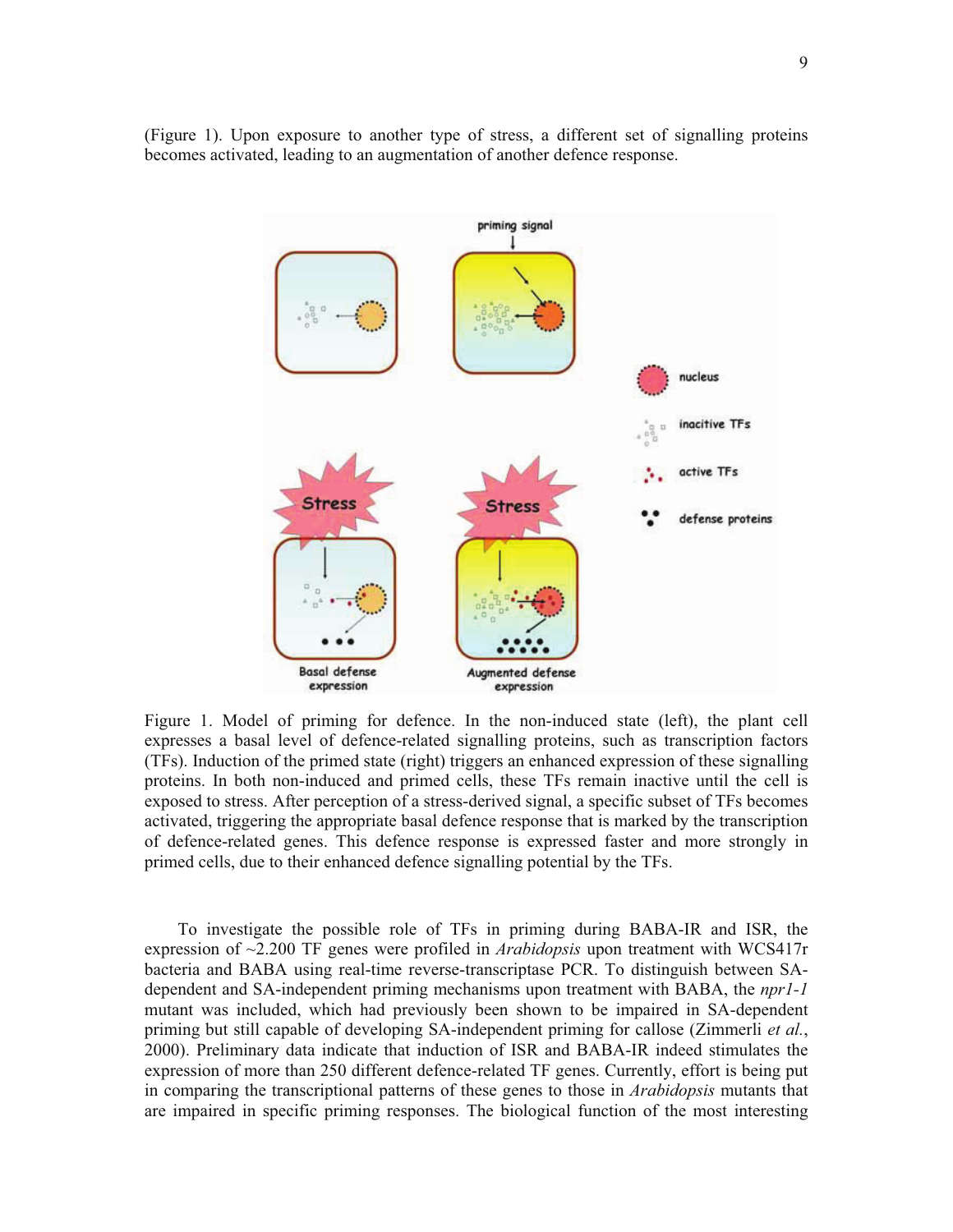candidate TF genes will be further investigated by studying priming phenotypes in knock-out mutants or over-expression lines of the corresponding genes.

## **Conclusions**

Priming for enhanced defence against biotic and abiotic stress is operating via various pathways and requires specific cellular signalling components. Since the discovery of priming in plants in the 1980s, the phenomenon has been demonstrated in different plant species against pathogens, insects, and abiotic stress. Hence, priming appears to be a common feature of the plant's immune system that offers protection against wide spectrum of environmental stresses. Additionally, it has been demonstrated that various priming responses require specific cellular components (Conrath *et al.*, 2002; Ton *et al.*, 2005), which points to a specific regulation mechanism that is exclusively dedicated to priming. The emerging picture today is that priming accelerates and increases the plant's ability to activate the defence mechanism best adapted to protect against a defined stress situation. In this perspective, priming represents an important adaptation of plants to cope with environmental stress.

Priming also fits in the ecological context of induced resistance. Various studies have demonstrated that activation of inducible defences involves major costs that affect plant growth and reproduction (Heil, 2002). In case of JA-inducible defences, the costs are only affordable when the plant is actually exposed to attack by herbivores (Agrawal, 1998; Baldwin, 1998). Van Hulten et al. (2006) recently demonstrated that the fitness costs of priming in *Arabidopsis* are substantially lower than those of directly induced defence against pathogens. In addition, it was shown that the benefits of priming outweigh its costs when disease occurs. Consequently, plants in the primed state are efficiently protected against a broad spectrum of stresses without major trade-off effects on commercially and ecologically important traits, such as growth and seed set. Hence, priming is the plant's solution to the trade-off dilemma between disease protection and costs involved in direct defence activation.

Priming in plants shows phenotypic similarity to potentiation phenomena during inducible defence reactions in animals and humans, suggesting that the mode of action of priming may be of great advantage for living organisms. While the lymphocyte-based immune system in humans and animals constitutes an important adaptive defence strategy in humans and animals, priming during induced resistance may well represent an important adaptive defence strategy in plants. Apparently, adaptive immunity and induced resistance use priming as a common mechanism by which complex organisms acquire sustainable protection against environmental stress.

## **References**

- Agrawal, A.A. 1998: Induced responses to herbivory and increased plant performance. Science 279: 1201-1202.
- Anderson, J.P., Badruzsaufari, E., Schenk, P.M., Manners, J.M., Desmond, O.J., Ehlert, C., Maclean, D.J., Ebert, P.R. & Kazan, K. 2004: Antagonistic interaction between abscisic acid and jasmonate-ethylene signaling pathways modulates defense gene expression and disease resistance in *Arabidopsis*. – Plant Cell 16: 3460-3479.
- Baldwin, I.T. 1998: Jasmonate-induced responses are costly but benefit plants under attack in native populations. – Proc. Natl. Acad. Sci. USA. 95: 8113-8118.
- Baldwin, I.T., Halitschke, R., Paschold, A., von Dahl, C.C. & Preston, C.A. 2006: Volatile signaling in plant-plant interactions: "talking trees" in the genomics era. – Science 311: 812-815.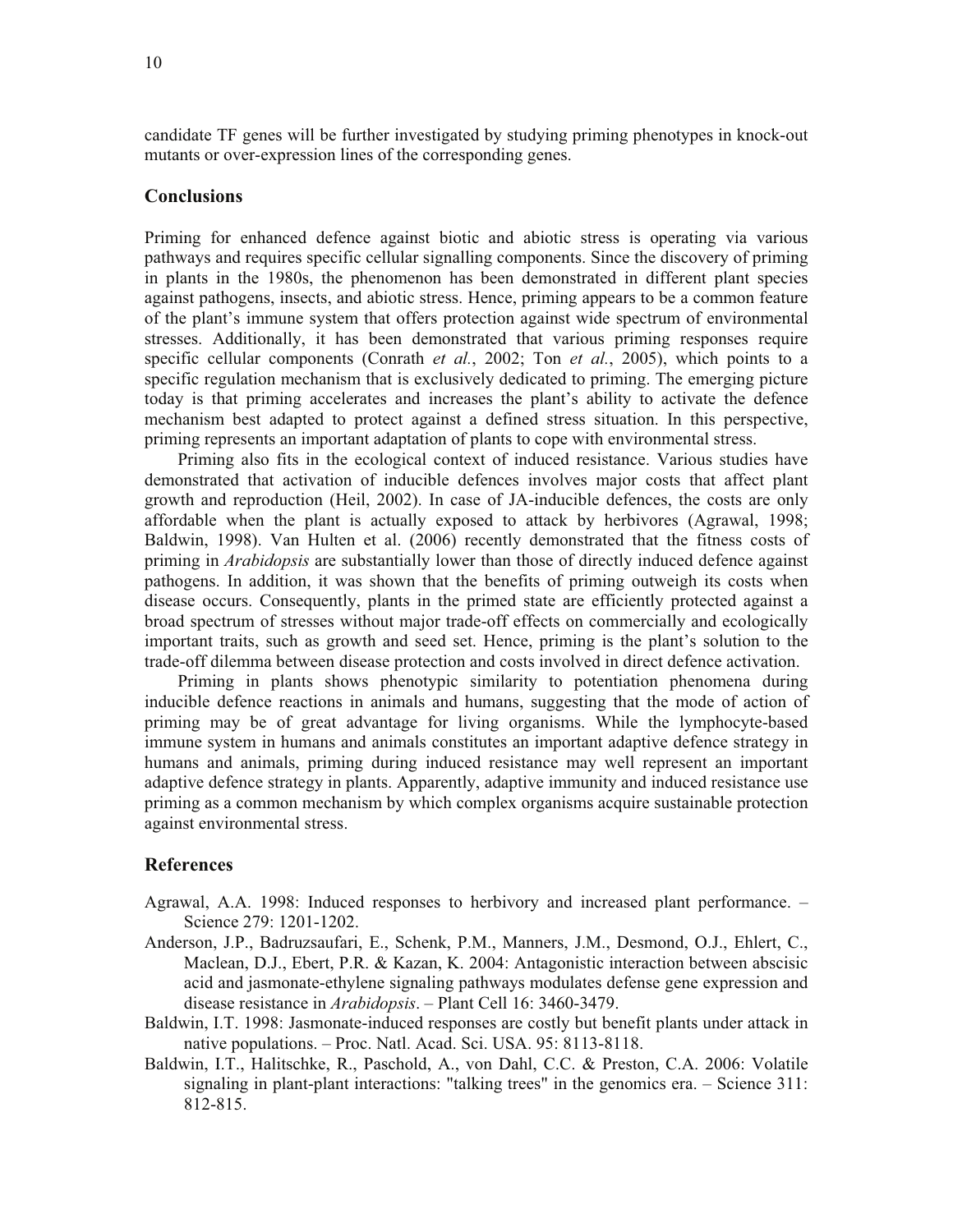- Cohen, Y.R. 2002: beta-aminobutyric acid-induced resistance against plant pathogens. Plant Dis. 86: 448-457.
- Collins, N.C., Thordal-Christensen, H., Lipka, V., Bau, S., Kombrink, E., Qiu, J.L., Huckelhoven, R., Stein, M., Freialdenhoven, A., Somerville, S.C. & Schulze-Lefert, P. 2003: SNARE-protein-mediated disease resistance at the plant cell wall. – Nature 425: 973-977.
- Conrath, U., Pieterse, C.M.J. & Mauch-Mani, B. 2002: Priming in plant-pathogen interactions. – Trends Plant Sci. 7: 210-216.
- Conrath, U., Beckers, G.J.M., Flors, V., García-Agustín, P., Jakab, G., Mauch, F., Newman, M.-A., Pieterse, C.M.J., Poinssot, B., Pozo, M.J., Pugin, A., Schaffrath, H., Ton, J., Wendehenne, D., Zimmerli, L. & Mauch-Mani, B. 2006: Priming: getting ready for battle. – Mol. Plant-Microbe Interact. *in press*.
- De Vos, M., Van Oosten, V.R., Van Poecke, R.M., Van Pelt, J.A., Pozo, M.J., Mueller, M.J., Buchala, A.J., Metraux, J.P., Van Loon, L.C., Dicke, M. & Pieterse, C.M.J. 2005: Signal signature and transcriptome changes of *Arabidopsis* during pathogen and insect attack. – Mol. Plant-Microbe Interact. 18: 923-937.
- Dicke, M., Agrawal, A.A. & Bruin, J. 2003: Plants talk, but are they deaf? Trends Plant Sci, 8, 403-405.
- Dong, X.N. 2004: NPR1, all things considered. Curr. Opin. Plant Biol., 7, 547-552.
- Engelberth, J., Alborn, H.T., Schmelz, E.A. & Tumlinson, J.H. 2004: Airborne signals prime plants against insect herbivore attack. – Proc. Natl. Acad. Sci. USA. 101: 1781-1785.
- Harfouche, A.L., Shivaji, R., Stocker, R., Williams, P.W. & Luthe, D.S. 2006: Ethylene signaling mediates a maize defense response to insect herbivory. – Mol. Plant-Microbe Interact. 19: 189-199.
- Hase, S., Van Pelt, J.A., Van Loon, L.C. & Pieterse, C.M.J. 2003: Colonization of *Arabidopsis* roots by Pseudomonas fluorescens primes the plant to produce higher levels of ethylene upon pathogen infection. – Phys. Mol. Plant Pathol. 62: 219-226.
- Heil, M. 2002: Ecological costs of induced resistance. Curr. Opin. Plant Biol. 5: 345-350.
- Hodge, S., Thompson, G.A. & Powell, G. 2005: Application of DL-beta-aminobutyric acid (BABA) as a root drench to legumes inhibits the growth and reproduction of the pea aphid *Acyrthosiphon pisum* (Hemiptera: Aphididae). – Bull. Entomol. Res. 95: 449-455.
- Jakab, G., Cottier, V., Toquin, V., Rigoli, G., Zimmerli, L., Metraux, J.P. & Mauch-Mani, B. 2001: beta-Aminobutyric acid-induced resistance in plants. – Eur. J. Plant Pathol. 107: 29-37.
- Jakab, G., Ton, J., Flors, V., Zimmerli, L., Metraux, J.P. & Mauch-Mani, B. 2005: Enhancing *Arabidopsis* salt and drought stress tolerance by chemical priming for its abscisic acid responses. – Plant Physiol. 139: 267-274.
- Kauss, H., Theisinger-Hinkel, E., Mindermann, R. & Conrath, U. 1992: Dichloroisonicotinic and salicylic acid, inducers of systemic acquired resistance, enhance fungal elicitor responses in parsley cells. – Plant J. 2: 655-660.
- Kessler, A., Halitschke, R., Diezel, D. & Baldin, I.T. 2006: Priming of plant defense responses in nature by airborne signaling between *Artemisia tridentata* and *Nicotiana attenuata*. – Oecologia, *in press*.
- Kishimoto, K., Matsui, K., Ozawa, R. & Takabayashi, J. 2005: Volatile C6-aldehydes and Allo-ocimene activate defense genes and induce resistance against *Botrytis cinerea* in *Arabidopsis thaliana*. – Plant Cell Physiol. 46: 1093-1102.
- Kohler, A., Schwindling, S. & Conrath, U. 2002: Benzothiadiazole-induced priming for potentiated responses to pathogen infection, wounding, and infiltration of water into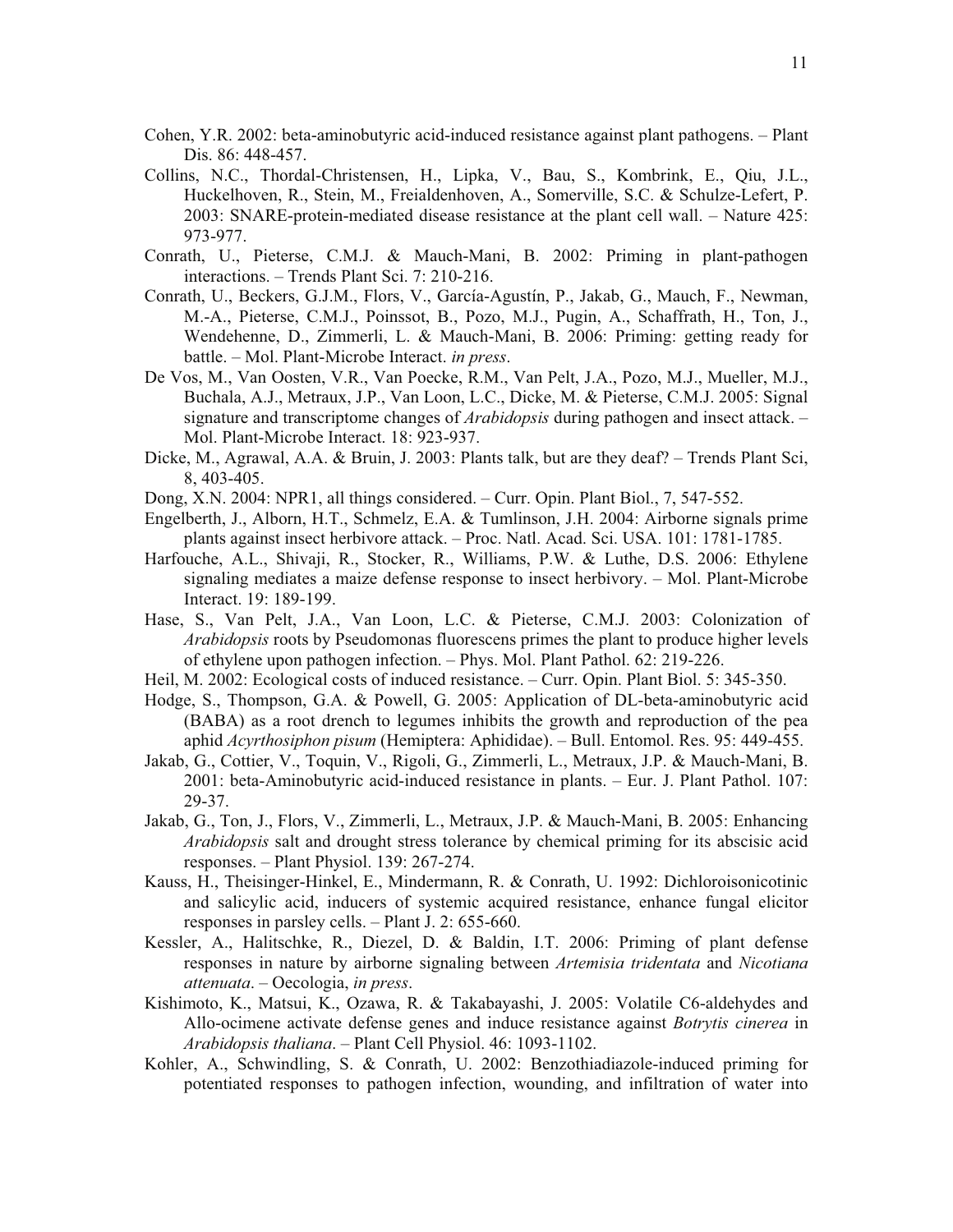leaves requires the NPR1/NIM1 gene in *Arabidopsis*. – Plant Physiology, 128, 1046- 1056.

- Leyman, B., Geelen, D., Quintero, F.J. & Blatt, M.R. 1999: A tobacco syntaxin with a role in hormonal control of guard cell ion channels. – Science 283: 537-540.
- Lipka, V., Dittgen, J., Bednarek, P., Bhat, R., Wiermer, M., Stein, M., Landtag, J., Brandt, W., Rosahl, S., Scheel, D., Llorente, F., Molina, A., Parker, J., Somerville, S. & Schulze-Lefert, P. 2005: Pre- and postinvasion defenses both contribute to nonhost resistance in *Arabidopsis*. – Science 310: 1180-1183.
- Mur, L.A.J., Naylor, G., Warner, S.A.J., Sugars, J.M., White, R.F. & Draper, J. 1996: Salicylic acid potentiates defence gene expression in tissue exhibiting acquired resistance to pathogen attack. – Plant J. 9: 559-571.
- Nishimura, M.T., Stein, M., Hou, B.H., Vogel, J.P., Edwards, H. & Somerville, S.C. 2003: Loss of a callose synthase results in salicylic acid-dependent disease resistance. – Science 301: 969-972.
- Oka, Y., Cohen, Y. & Spiegel, Y. 1999: Local and systemic induced resistance to the rootknot nematode in tomato by DL- -amino-n-butyric acid. – Phytopathol. 89: 1138-1143.
- Penninckx, I.A.M.A., Thomma, B.P.H.J., Buchala, A., Métraux, J.-P. & Broekaert, W.F. 1998: Concomitant activation of jasmonate and ethylene response pathways is required for induction of a plant defensin gene in *Arabidopsis*. – Plant Cell 10: 2103-2113.
- Pieterse, C.M.J., Van Wees, S.C.M., Hoffland, E., Van Pelt, J.A. & Van Loon, L.C. 1996: Systemic resistance in *Arabidopsis* induced by biocontrol bacteria is independent of salicylic acid accumulation and pathogenesis-related gene expression. – The Plant Cell 8: 1225-1237.
- Pieterse, C.M.J., Van Wees, S.C.M., Van Pelt, J.A., Knoester, M., Laan, R., Gerrits, H., Weisbeek, P.J. & Van Loon, L.C. 1998. A novel signaling pathway controlling induced systemic resistance in *Arabidopsis*. – The Plant Cell 10: 1571-1580.
- Pieterse, C.M.J., Van Pelt, J.A., Ton, J., Parchmann, S., Mueller, M.J., Buchala, A.J., Métraux, J.-P. & Van Loon, L.C. 2000: Rhizobacteria-mediated induced systemic resistance (ISR) in *Arabidopsis* requires sensitivity to jasmonate and ethylene but is not accompanied by an increase in their production. Phys. Mol. Plant Pathol. 57: 123-134.
- Ruther, J. & Kleier, S. 2005: Plant-plant signaling: ethylene synergizes volatile emission in *Zea mays* induced by exposure to (Z)-3-hexen-1-ol. – J. Chem. Ecoll. 31: 2217-2222.
- Ryals, J.A., Neuenschwander, U.H., Willits, M.G., Molina, A., Steiner, H.-Y. & Hunt, M.D. 1996: Systemic acquired resistance. – Plant Cell 8: 1808-1819.
- Schmelz, E.A., Alborn, H.T. & Tumlinson, J.H. 2003: Synergistic interactions between volicitin, jasmonic acid and ethylene mediate insect-induced volatile emission in *Zea mays*. – Physiol. Plant. 117: 403-412.
- Shoji, T., Nakajima, K. & Hashimoto, T. 2000: Ethylene suppresses jasmonate-induced gene expression in nicotine biosynthesis. – Plant Cell Physiol. 41: 1072-1076.
- Thomma, B.P.H.J., Eggermont, K., Penninckx, I.A.M.A., Mauch-Mani, B., Vogelsang, R., Cammue, B.P.A. & Broekaert, W.F. 1998: Separate jasmonate-dependent and salicylate-dependent defense-response pathways in *Arabidopsis* are essential for resistance to distinct microbial pathogens. – Proc. Natl. Acad. Sci. USA. 95: 15107- 15111.
- Ton, J., Van Pelt, J.A., Van Loon, L.C. & Pieterse, C.M.J. 2002: Differential effectiveness of salicylate-dependent and jasmonate/ethylene-dependent induced resistance in *Arabidopsis*. – Mol. Plant-Microbe Interact. 15: 27-34.